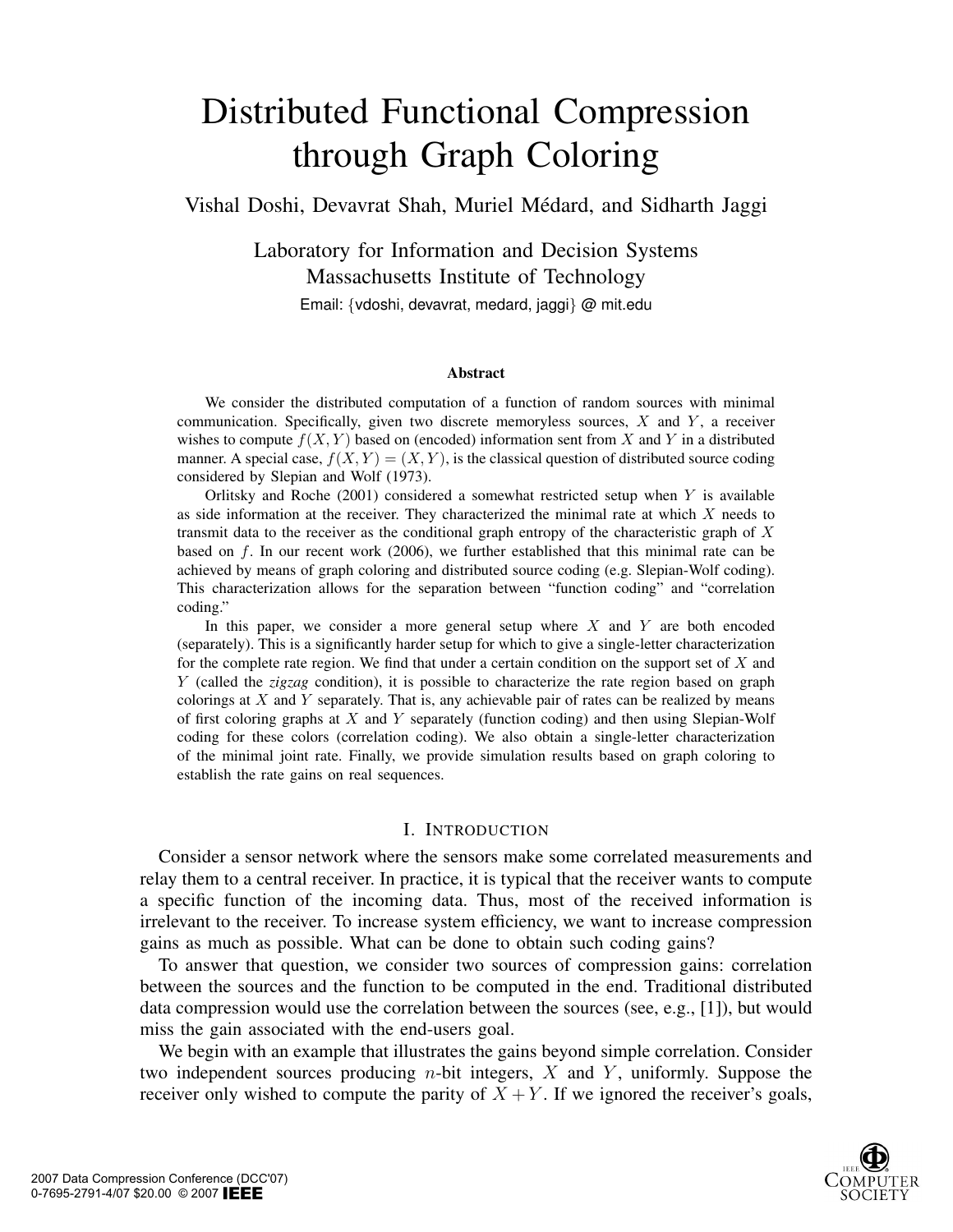

Fig. 1. The distributed encoding of *X* and *Y* such that  $f(X, Y)$  is recovered at the decoder.

it would take at least n bits from the first source and n from the second. Nevertheless, in this example, it is clear that simply sending the final bit of each integer allows the receiver to compute the XOR to determine the parity of  $X + Y$ . Thus, using more clever compression, we have reduced  $2n$  bits to 2 bits, a huge potential compression gain.

## *A. Setup*

We consider two discrete memoryless sources,  $X$  and  $Y$ , drawn from discrete (finite) sets X and Y, respectively, according to a joint distribution  $p(x, y)$ . The receiver wishes to compute a function  $f: \mathcal{X} \times \mathcal{Y} \to \mathcal{Z}$ , where  $\mathcal Z$  is some finite set. The goal of this paper is to determine the set of all rates at which  $X$  and  $Y$  can be encoded in a distributed manner so that a decoder can reconstruct  $f$  with low probability of error.

Figure I-A illustrates the question of interest. Note that if  $f(X, Y) = (X, Y)$ , then this question is the classical distributed source coding problem considered in a seminal paper by Slepian and Wolf [2]. Next, we introduce necessary notation and definitions.

*1) Formal problem statement:* We denote n-sequences of random variables X and Y as **X** and **Y**, respectively, where n is clear from context. Because the sequence  $(X, Y)$ is drawn i.i.d. according to  $p(x, y)$ , we can write  $p(\mathbf{x}, \mathbf{y}) = \prod_{i=1}^{n} p(x_i, y_i)$ . The receiver is interested in computing a function  $f : \mathcal{X} \times \mathcal{Y} \to \mathcal{Z}$  or  $f : \mathcal{X}^n \times \mathcal{Y}^n \to \mathcal{Z}^n$ , its obvious vector extension.

For any n,  $R_x$ , and  $R_y$ , using the notation for the distributed source coding problem from [3], we define a  $((2^{nR_x}, 2^{nR_y})$ , n)-distributed functional code for the joint source  $(X, Y)$  and function f as two encoder maps,

$$
e_x: \mathcal{X}^n \to \left\{1, \ldots, 2^{nR_x}\right\},\
$$

$$
e_y: \mathcal{Y}^n \to \left\{1, \ldots, 2^{nR_y}\right\},\
$$

and a decoder map,

$$
d: \left\{1,\ldots,2^{nR_x}\right\} \times \left\{1,\ldots,2^{nR_y}\right\} \to \mathcal{Z}^n.
$$

The *probability of error* is

$$
P_e^n = \Pr[\{(\mathbf{x}, \mathbf{y}) : f(\mathbf{x}, \mathbf{y}) \neq d(e_x(\mathbf{x}), e_y(\mathbf{y}))\}].
$$

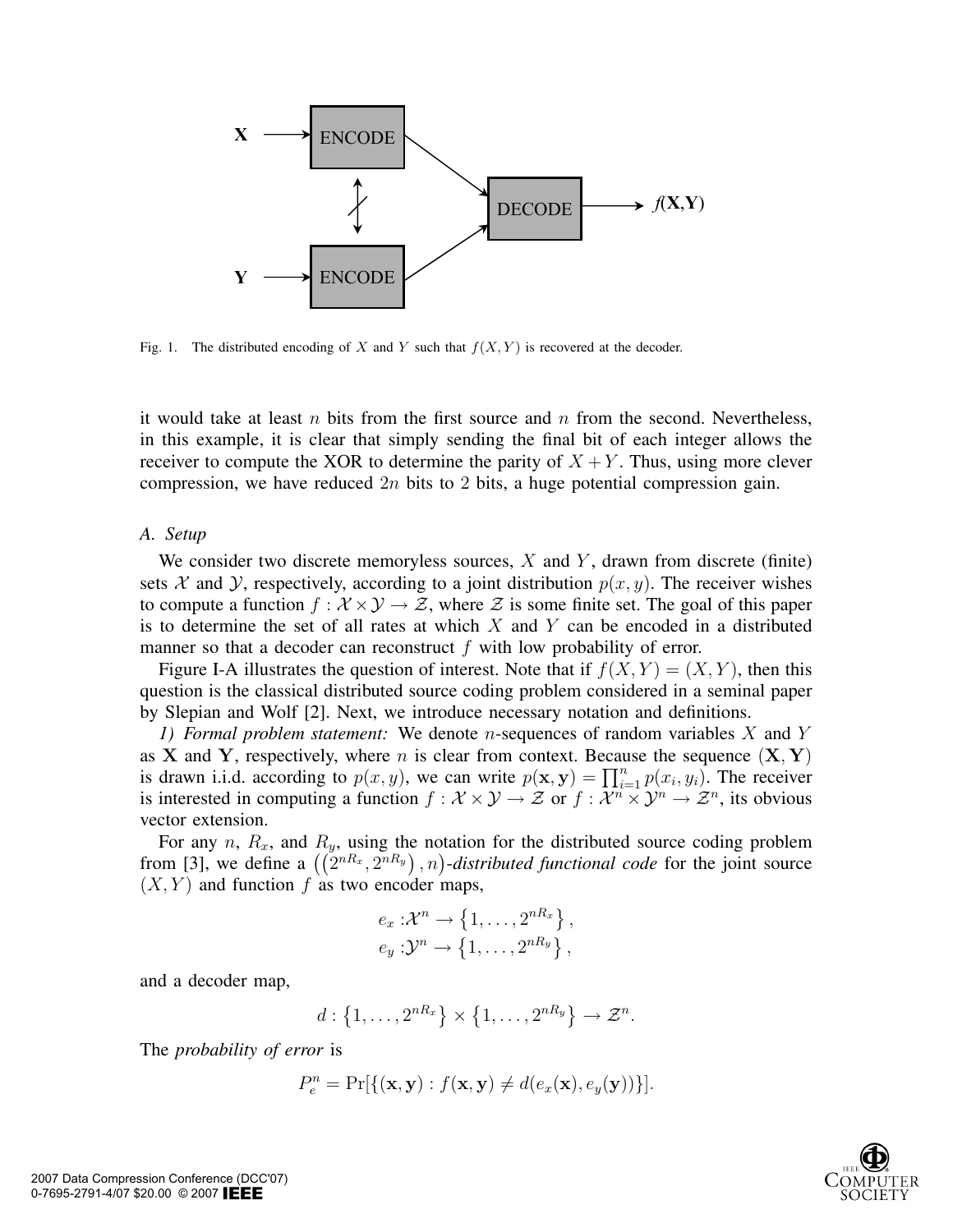A rate pair,  $(R_x, R_y)$ , is *achievable* if there exists a sequence of  $((2^{nR_x}, 2^{nR_y})$ , n)distributed functional codes such that  $P_e^n \to 0$  as  $n \to \infty$ . The *achievable rate region* is the closure of the set of all achievable rates.

*2) The goal:* Our goal is to find the achievable rate region for the above problem. Furthermore, we would like a modular architecture that effectively decouples the "correlation coding" from the "function coding," where the correlation coding could be implemented using Slepian-Wolf codes.

## *B. Previous results*

To state some important previous results, as well as our own, we need more notation. The *characteristic graph*  $G_x = (V_x, E_x)$  of X with respect to Y, f, and  $p(x, y)$  is defined as follows:  $V_x = \mathcal{X}$  and an edge  $(x_1, x_2) \in \mathcal{X}^2$  is in  $E_x$  if there exists a  $y \in \mathcal{Y}$  such that  $p(x_1, y)p(x_2, y) > 0$  and  $f(x_1, y) \neq f(x_2, y)$ . Effectively,  $G_x$  is the "confusability" graph" from the perspective of the receiver. This was first defined by Witsenhausen [4]. The characteristic graph of Y with respect to X, f, and  $p(x, y)$  is defined analogously and denoted  $G_y$ .

The graph entropy of any graph  $G$  with a distribution on its vertices was defined by Körner  $[5]$  as:

$$
H_G(X) = \min_{X \in W \in \Gamma(G)} I(W; X),
$$

where  $\Gamma(G)$  is the set of all independent sets<sup>1</sup> of G. We explain the notation:  $X \in W$ is equivalent to saying that  $p(w, x) > 0$  implies  $x \in w$  for the joint distribution  $p(w, x)$ . Witsenhausen [4] showed that the graph entropy is the minimum rate at which a variable can be encoded such that a function of that source is recovered (when the graph is defined so x and x' have an edge when  $f(x) \neq f(x')$ ).

Orlitsky and Roche [6] defined an extension of Körner's graph entropy, the *conditional graph entropy*, as:

$$
H_G(X|Y) = \min_{\substack{X \in W \in \Gamma(G) \\ W-X-Y}} I(W; X|Y).
$$

Further, when G is the characteristic graph of X with respect to Y, f, and p, they established that  $H_G(X|Y)$  is the minimum required transmission rate from X to receiver to compute function  $f(X, Y)$  with small probability of error when Y is available as side information.

A natural extension of this problem is the computation of rate distortion region. Yamamoto gives a full characterization of the rate distortion function for the side information functional compression problem [7] as a generalization of the Wyner-Ziv side-information rate-distortion region [8]. Feng, Effros, and Savari [9] build upon the Yamamoto function. The rate distortion when  $Y$  is a separate source is an open problem and future work.

To describe some of the more interesting results for graph entropies, we require more notation. Alon and Orlitsky denoted [10] the OR-power graph of G as  $G^n = (V_n, E_n)$ where  $V_n = V^n$  and two vertices  $(\mathbf{x}_1, \mathbf{x}_2) \in E_n \subseteq V_n^2$  if any component  $(x_{1i}, x_{2i}) \in E$ .

We introduce standard graph vertex coloring where a coloring is any function  $c: V \rightarrow$ N of a graph  $G = (V, E)$  such that  $(x_1, x_2) \in E$  implies  $c(x_1) \neq c(x_2)$ . The entropy of

<sup>&</sup>lt;sup>1</sup>A subset of vertices of a graph is an independent set if no two nodes in the subset are adjacent to each other in *G*.

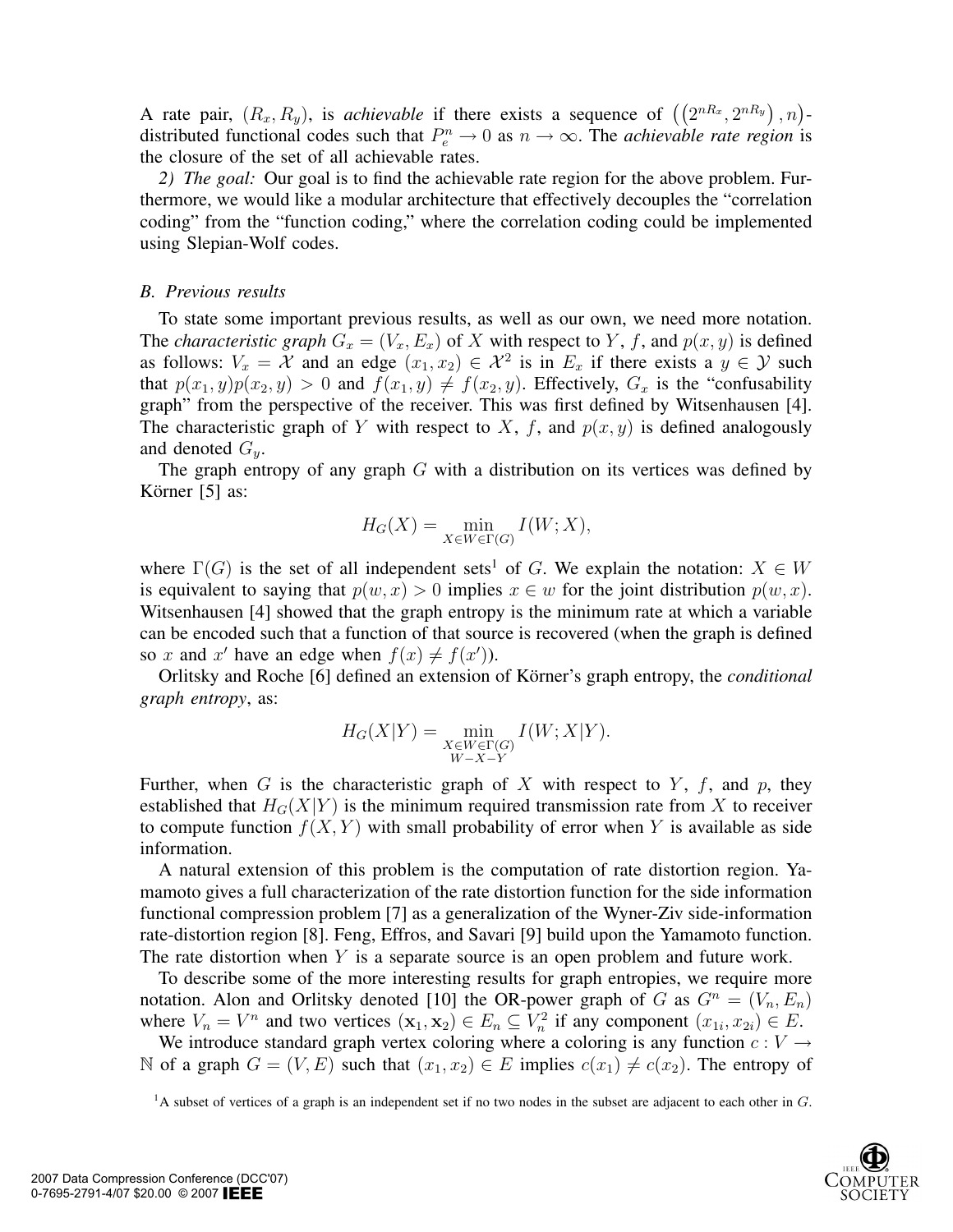a coloring is the entropy of the induced distribution on colors  $p(c(x)) = p(c^{-1}(c(x)))$ where  $c^{-1}(x) = {\bar{x} : c(\bar{x}) = c(x)}$  and is called a *color class*.

Next, we define  $\varepsilon$ -colorings (for any  $\varepsilon > 0$ ). Let  $A \subset \mathcal{X} \times \mathcal{Y}$  be any subset such that  $p(\mathcal{A}) \geq 1 - \varepsilon$ . Define  $\hat{p}(x, y) = p(x, y) \cdot \mathbf{1}_{(x, y) \in \mathcal{A}}$ . While this is not a true probability, our definition of characteristic graph of X (or Y) with respect to Y (or X), f, and  $\hat{p}$ is valid. Denote these characteristic graphs  $G_x$  and  $G_y$ . Note that the edges of  $G_x$  and  $G_y$  are subsets of the edges of  $G_x$  and  $G_y$ . Finally, we say  $c_x$  and  $c_y$  are  $\varepsilon$ -colorings of  $G_X$  and  $G_y$  if they are valid colorings of  $\hat{G}_x$  and  $\hat{G}_y$  defined with respect to some high probability set A.

Alon and Orlitsky [10] defined the *chromatic entropy* of a graph G as:

$$
H^{\chi}_G(X)=\min_{G\text{-colorings }c}H(c(X)).
$$

We defined [11] a natural extension, the *conditional chromatic entropy*, as follows:

$$
H_G^{\chi}(X|Y) = \min_{G\text{-colorings }c} H(c(X)|Y).
$$

It should be noted that finding minimum entropy colorings is an NP-hard problem [12]. Now, we restate Körner's result [5] as follows:

$$
\lim_{n \to \infty} \frac{1}{n} H_{G^n}^{\chi}(X) = H_G(X).
$$

The implications of this result are that for large enough  $n$ , one can color a high probability subgraph of the power graph  $G<sup>n</sup>$  and send the colors to achieve near optimal functional source coding (assuming  $G$  is the characteristic graph).

We extended Körner's result to the side information case in [11] to obtain:

$$
\lim_{n \to \infty} \frac{1}{n} H_{G^n}^{\chi}(\mathbf{X}|\mathbf{Y}) = H_G(X|Y)
$$

This can also decouple the function (graph coloring) from the correlation. We want to extend such graph coloring techniques to our current problem of interest.

#### *C. Our Contribution*

In this paper, we extend the results and arguments of Körner  $[5]$ . As the main result of this paper, we show that when a condition is imposed on the support of  $(X, Y)$ , valid colorings completely characterize the rate region.

The condition we must impose we call the *zigzag condition* for reasons made clear by the definition. The condition requires that for any  $(x_1, y_1)$  and  $(x_2, y_2)$  in  $\mathcal{X} \times \mathcal{Y}$ ,  $p(x_1, y_1) > 0$  and  $p(x_2, y_2) > 0$  imply either  $p(x_1, y_2) > 0$  or  $p(x_2, y_1) > 0$ .

For any variables X and Y, denote by  $\mathcal{R}(X, Y)$  the Slepian-Wolf achievable rate region [2]. In other words,  $\mathcal{R}(X, Y)$  is the set of all  $(R_x, R_y)$  such that:

$$
R_x \ge H(X|Y),
$$
  
\n
$$
R_y \ge H(Y|X),
$$
  
\n
$$
R_x + R_y \ge H(X,Y).
$$

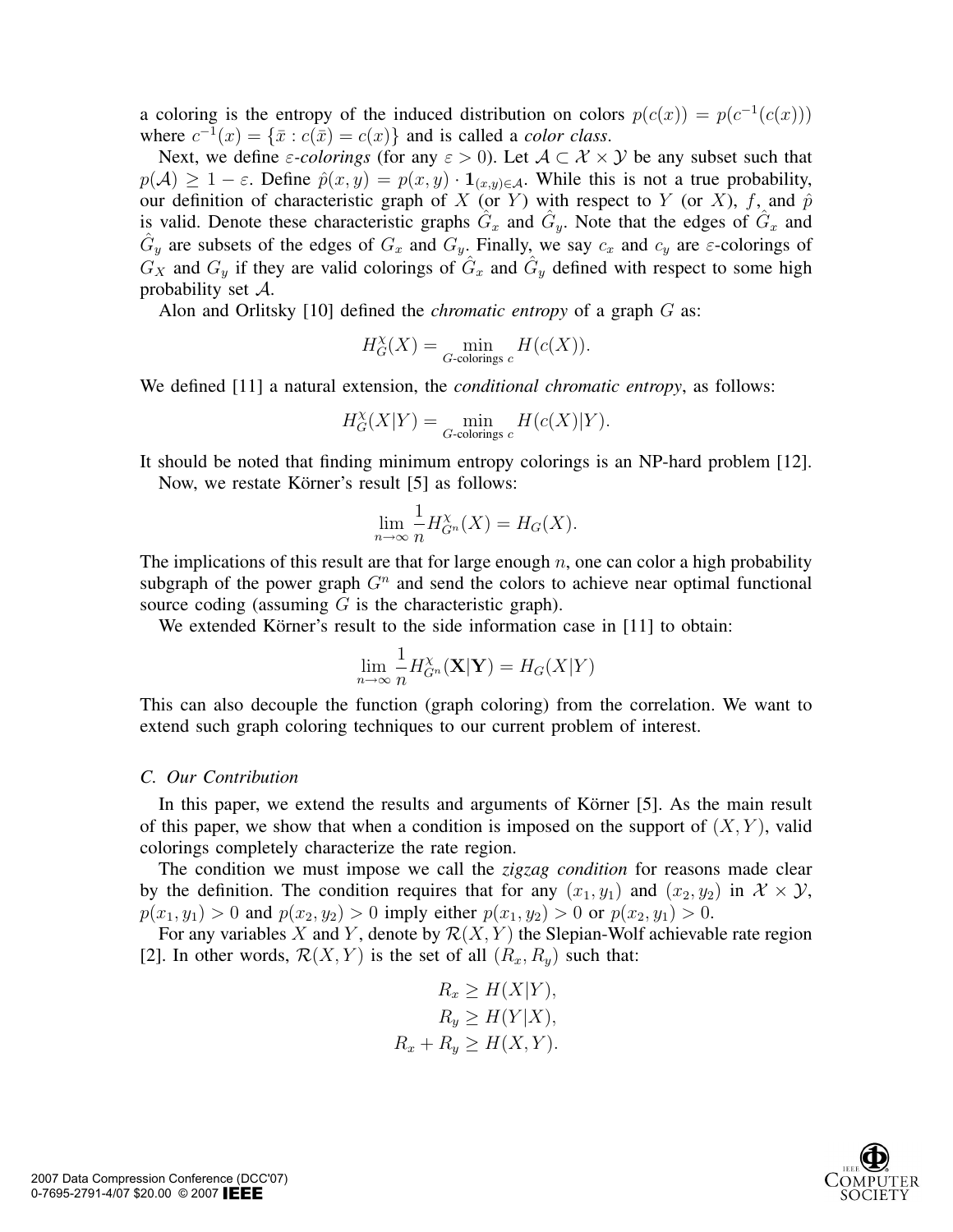Also, for any n, and functions  $g_x$  and  $g_y$  defined on  $\mathcal{X}^n$  and  $\mathcal{Y}^n$  respectively, denote by  $\mathcal{R}^n(g_x, g_y)$  the Slepian-Wolf region for the induced variables  $g_x(\mathbf{X})$  and  $g_y(\mathbf{Y})$  normalized by the block length. In other words,  $\mathcal{R}^n(g_x, g_y)$  is the set of all  $(R_x, R_y)$  such that:

$$
R_x \ge \frac{1}{n} H(g_x(\mathbf{X})|g_y(\mathbf{Y})),
$$
  
\n
$$
R_y \ge \frac{1}{n} H(g_y(\mathbf{Y})|g_x(\mathbf{X})),
$$
  
\n
$$
R_x + R_y \ge \frac{1}{n} H(g_x(\mathbf{X}), g_y(\mathbf{Y})).
$$

Define  $S^{\varepsilon} = \bigcup_{n=1}^{\infty} \bigcup_{(c_x^n, c_y^n)} \mathcal{R}^n(c_x^n, c_y^n)$  where for all n,  $c_x^n$  and  $c_y^n$  are  $\varepsilon$ -colorings of  $G_x$ and  $G_y$ . We can now state our main result in the notation just given.

*Theorem 1:* Let S be the subset of  $S^{\varepsilon}$ , for all  $\varepsilon > 0$ , such that any other subset, A, is a subset of S. The achievable rate region,  $\mathcal{R}$ , for the distributed functional source coding problem, under the zigzag condition, is the set closure of  $S$ .

Thus, under the zigzag condition, for any  $n$ , any colorings of high probability subgraphs of  $G_x^n$  and  $G_y^n$  will allow for computation of the function. Furthermore, no other encodings can achieve smaller rates. Thus, we have decoupled the encoding such that we first color our graph, and then we apply a Slepian-Wolf code on the colors. Further, while the above characterization is not single letter, *any* coloring (except that in which the coloring is a 1-1 function of the source) necessarily does better than the Slepian-Wolf rates, by the Data Processing Inequality (cf. [3]). Also, we know that the Orlitsky-Roche bound is on the border of our region. Moreover, we can derive a characterization of the minimal joint rate,  $R_x + R_y$ , in terms of graph entropies.

*Corollary 1:* Under the zigzag condition, the joint rate  $R_x + R_y = H_{G_x}(X) + H_{G_y}(Y)$ is achievable. Further, when there is a unique point that achieves this joint rate, it is the minimal joint rate.

We can approach the rates given for  $R_x$  and  $R_y$  by the previous result of Körner [5] where it requires a minimum entropy coloring of the product graph [10] (or using Körner's scheme). This implies (as shown later) that the mutual information of the minimum entropy colorings of  $G_x^n$  and  $G_y^n$  goes to zero as  $n \to \infty$ .

We now provide proofs of our results.

## II. PROOFS

We first show that if colors are available at the decoder, the decoder can reconstruct the function. This will prove the achievability of all such rates because we know how many bits are required to send the colors using a Slepian-Wolf code. Next, we show that all valid encodings are in fact  $\varepsilon$ -colorings of the characteristic graph (and its powers). This will establish the converse.

# *A. Achievability*

We prove the achievability of all rates in our region.

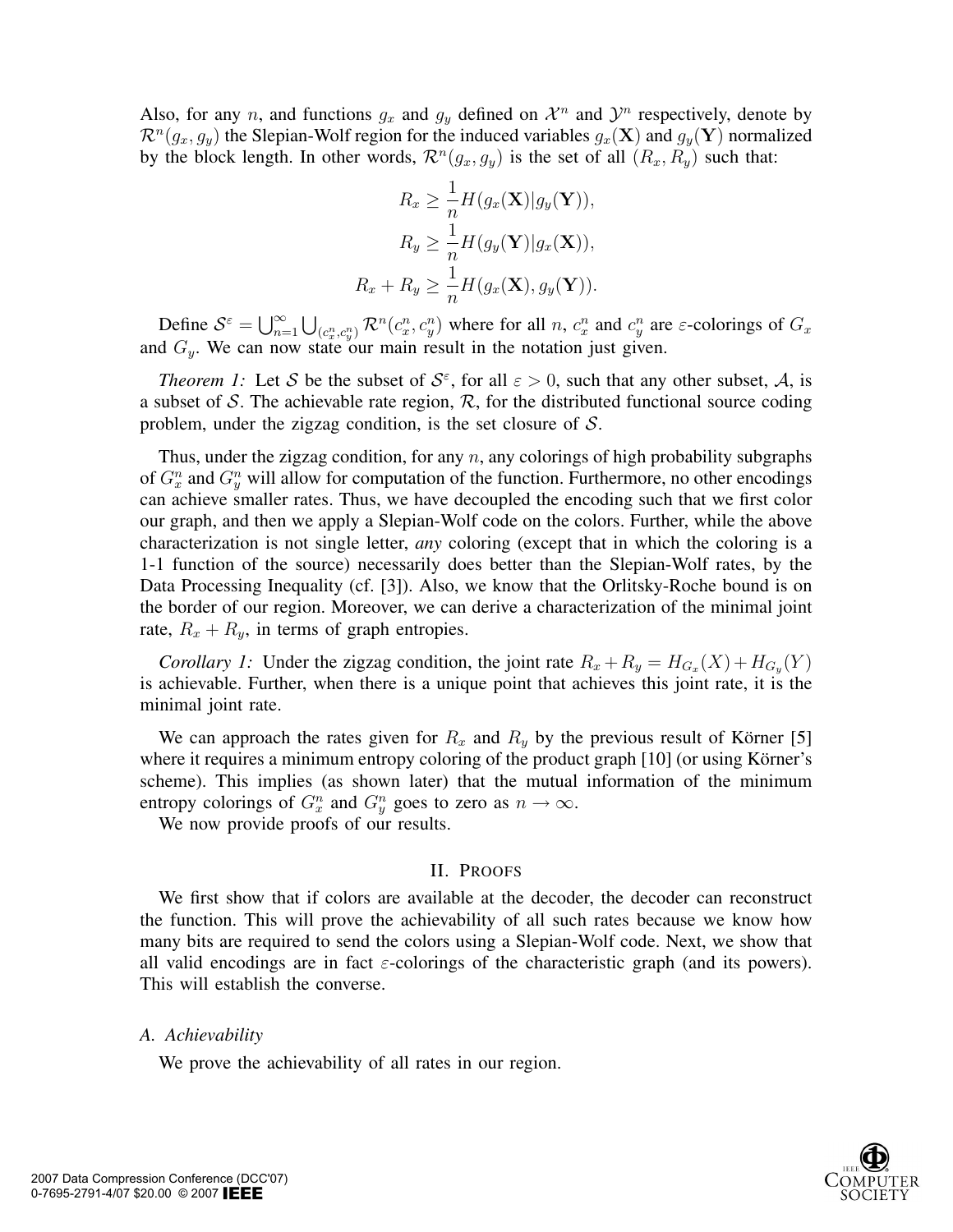*Lemma 1:* Suppose we have a joint source  $(X, Y)$  drawn i.i.d. Then for any colorings  $c_x$  and  $c_y$  of  $G_x$  and  $G_y$ , respectively, there exists

$$
\hat{f}:c_x(\mathcal{X})\times c_y(\mathcal{Y})\to \mathcal{Z}
$$

such that  $\hat{f}(c_x(x), c_y(y)) = f(x, y)$  for all  $(x, y)$  such that  $p(x, y) > 0$ .

*Proof:* We proceed by constructing such a  $\hat{f}$ . Suppose we have two colors,  $\gamma \in$  $c_x(\mathcal{X})$  and  $\sigma \in c_y(\mathcal{Y})$ , respectively. Then, let  $\hat{x}$  and  $\hat{y}$  be any (say the first) elements of the color classes  $c_x^{-1}(\gamma)$  and  $c_y^{-1}(\sigma)$ , and let  $\hat{f}(\gamma,\sigma) = f(\hat{x},\hat{y})$ .

We now show that this function is well-defined on the support set of  $(X, Y)$ . Suppose  $(x_1, y_1)$  and  $(x_2, y_2)$  are in  $\mathcal{X} \times \mathcal{Y}$  and both pairs have positive probability. Suppose further that  $c_x(x_1) = c_x(x_2)$  and  $c_y(y_1) = c_y(y_2)$ . Then we know that there is no edge  $(x_1, x_2)$  in  $G_x$  or  $(y_1, y_2)$  in  $G_y$ .

By the zigzag condition,  $p(x_1, y_2) > 0$  or  $p(x_2, y_1) > 0$ . By the definition of  $G_x$ , for all y such that  $p(x_1, y)p(x_2, y) > 0$ , (a)  $f(x_1, y) = f(x_2, y)$ . By definition of  $G_y$ , for all x such that  $p(x, y_1)p(x, y_2) > 0$ , (b)  $f(x, y_1) = f(x, y_2)$ .

If  $p(x_1, y_2) > 0$ , (a) would imply that  $f(x_1, y_2) = f(x_2, y_2)$ . Further, (b) would imply  $f(x_1, y_1) = f(x_1, y_2)$ . Thus,  $f(x_1, y_1) = f(x_2, y_2)$ .

If  $p(x_2, y_1) > 0$ , a similar argument applies. Thus, our function  $\hat{f}$  is well-defined and has the desired property.

This argument can be clearly extended to valid colorings of  $G_x^n$  and  $G_y^n$  where the function is now the  $n$ -fold Cartesian product of the original function. Thus, Lemma 1 implies that we can successfully recover our function  $f$  from colors of the characteristic graphs and their powers.

Thus, if the receiver is sent colors, it can look up f based on its table of  $\hat{f}$ . The question is now of faithfully (with probability of error less than  $\varepsilon$ ) transmitting these colors to the receiver. However, when we consider the colors as sources, we know the achievable rates.

*Lemma 2:* For any *n*, colorings  $c_x^n$  and  $c_y^n$  of  $G_x^n$  and  $G_y^n$ , respectively, the following rates,  $(R_x^c, R_y^c)$ , are achievable:

$$
R_x^c \ge H(c_x^n(\mathbf{X})|c_y^n(\mathbf{Y})),
$$
  
\n
$$
R_y^c \ge H(c_y^n(\mathbf{Y})|c_x^n(\mathbf{X})),
$$
  
\n
$$
R_x^c + R_y^c \ge H(c_x^n(\mathbf{X}), c_y^n(\mathbf{Y})).
$$

*Proof:* This follows directly from the Slepian-Wolf Theorem [2] for the separate encoding of correlated sources.

*Lemma 3:* Lemma 2 applies when the colorings are  $\varepsilon$ -colorings.

*Proof:* For all elements of the high probability subset that the coloring covers, the above proof works. Everything else, by definition, has probability less than  $\varepsilon$ . Declare an error when the elements to color are not in the high probability subset. Thus, we have an error if the elements we want to color are, in this sense, atypical, or if they are typical and the Slepian-Wolf code fails. The probability of this event is less than  $2\varepsilon$ when the probability of a Slepian-Wolf code failure is less than  $\varepsilon$ . Thus, the rates for successful transmission of the coloring, given in Lemma 2, are achievable when  $c_x^n$  and  $c_y^n$  are  $\varepsilon$ -colorings.

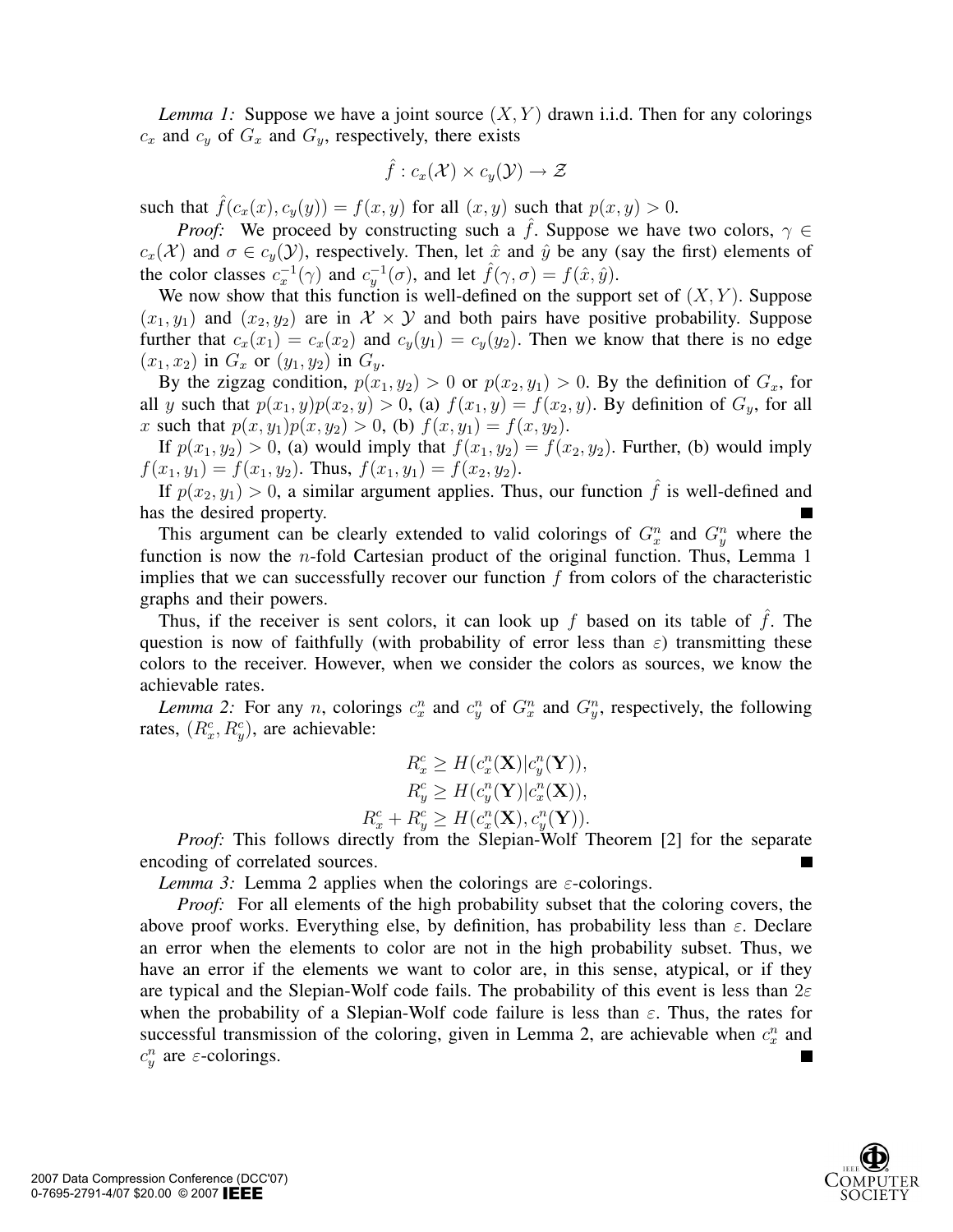Finally, in light of the fact that n source symbols are encoded for each color, the achievable rates for X and Y are: for any  $\varepsilon$ , all rates  $(R_x, R_y)$  such that

$$
R_x \ge \frac{1}{n} H(c_x^n(\mathbf{X}) | c_y^n(\mathbf{Y})),
$$
  
\n
$$
R_y \ge \frac{1}{n} H(c_y^n(\mathbf{Y}) | c_x^n(\mathbf{X})),
$$
  
\n
$$
R_x + R_y \ge \frac{1}{n} H(c_x^n(\mathbf{X}), c_y^n(\mathbf{Y})).
$$

where  $c_x^n$  and  $c_y^n$  are achievable  $\varepsilon$ -colorings. Thus every  $(R_x, R_y) \in \mathcal{S}^\varepsilon$  is achievable for all  $\varepsilon > 0$ . Therefore, every  $(R_x, R_y) \in S$  is achievable.

#### *B. Converse*

Next, we prove that any distributed functional source code with small probability of error induces a coloring.

Suppose  $\varepsilon > 0$ . Define for all  $(n, \varepsilon)$ ,

$$
\mathcal{F}_{\varepsilon}^n = \{\hat{f} : \Pr[\hat{f}(\mathbf{X}, \mathbf{Y}) \neq f(\mathbf{X}, \mathbf{Y})] < \varepsilon\}.
$$

This is the set of all functions that equal f to within  $\varepsilon$  probability of error. (Note that all achievable distributed functional source codes are in  $\mathcal{F}_{\varepsilon}^n$  for large enough n.)

*Lemma 4:* Consider some function  $g: \mathcal{X} \times \mathcal{Y} \rightarrow \mathcal{Z}$ . Any distributed functional code that reconstructs g with zero-error (with respect to a distribution  $p(x, y)$ ) induces colorings on the characteristic graphs of X and Y with respect to q,  $p(x, y)$ , and Y and X, respectively.

*Proof:* Suppose we have encoders  $e_x$  and  $e_y$ , decoder d, and characteristic graphs  $G_x^n$  and  $G_y^n$ . Then by definitions, a zero-error reconstruction implies that for any  $(\mathbf{x}_1, \mathbf{y}_2)$ ,  $(\mathbf{x}_2, \mathbf{y}_2)$  such that if  $p(\mathbf{x}_1, \mathbf{y}_1) > 0$ ,  $p(\mathbf{x}_2, \mathbf{y}_2) > 0$ ,  $e_x(\mathbf{x}_1) = e_x(\mathbf{x}_2)$ , and  $e_y(\mathbf{y}_1) = e_y(\mathbf{y}_2)$ , then

$$
f(\mathbf{x}_1, \mathbf{y}_1) = f(\mathbf{x}_2, \mathbf{y}_2) = d(e_x(\mathbf{x}_1), e_y(\mathbf{y}_1)).
$$
\n(1)

We now show that  $e_x$  and  $e_y$  are valid colorings of  $G_x^n$  and  $G_y^n$ . We demonstrate the argument for  $X$ . The argument for  $Y$  is analogous. We proceed by contradiction. There must be some edge with both vertices with the same color. In other words, there must exist  $(\mathbf{x}_1, \mathbf{x}_2, \mathbf{y})$  such that  $p(\mathbf{x}_1, \mathbf{y})p(\mathbf{x}_2, \mathbf{y}) > 0$ ,  $e_x(\mathbf{x}_1) = e_x(\mathbf{x}_2)$ , and  $f(\mathbf{x}_1, \mathbf{y}) \neq f(\mathbf{x}_2, \mathbf{y})$ . This is impossible (by taking  $y_1 = y_2 = y$  in equation (1)). Hence, we have induced colorings of the characteristic graphs.

We now show that any achievable distributed functional code also induces an  $\varepsilon$ -coloring of the characteristic graphs.

*Lemma 5:* All achievable distributed functional codes induce  $\varepsilon$ -colorings of the characteristic graphs.

*Proof:* Let  $g(\mathbf{x}, \mathbf{y}) = d(e_x(\mathbf{x}), e_y(\mathbf{y})) \in \mathcal{F}_{\epsilon}^n$  be such a code. Then, we know that a zero-error reconstruction (with respect to p) of g induces colorings,  $e_x$  and  $e_y$ , of the characteristic graphs with respect to g and p by Lemma 4. Let the set of all  $(x, y)$  such that  $g(\mathbf{x}, \mathbf{y}) \neq f(\mathbf{x}, \mathbf{y})$  be denoted as C. Then because  $g \in \mathcal{F}_{\varepsilon}^n$ , we know that  $Pr[\mathcal{C}] < \varepsilon$ . Therefore, the functions  $e_x$  and  $e_y$  restricted to C are  $\varepsilon$ -colorings of  $G_x$  and  $G_y$  (by definition). L.

Thus, the Lemma 3 and Lemma 5 establish Theorem 1 in full.

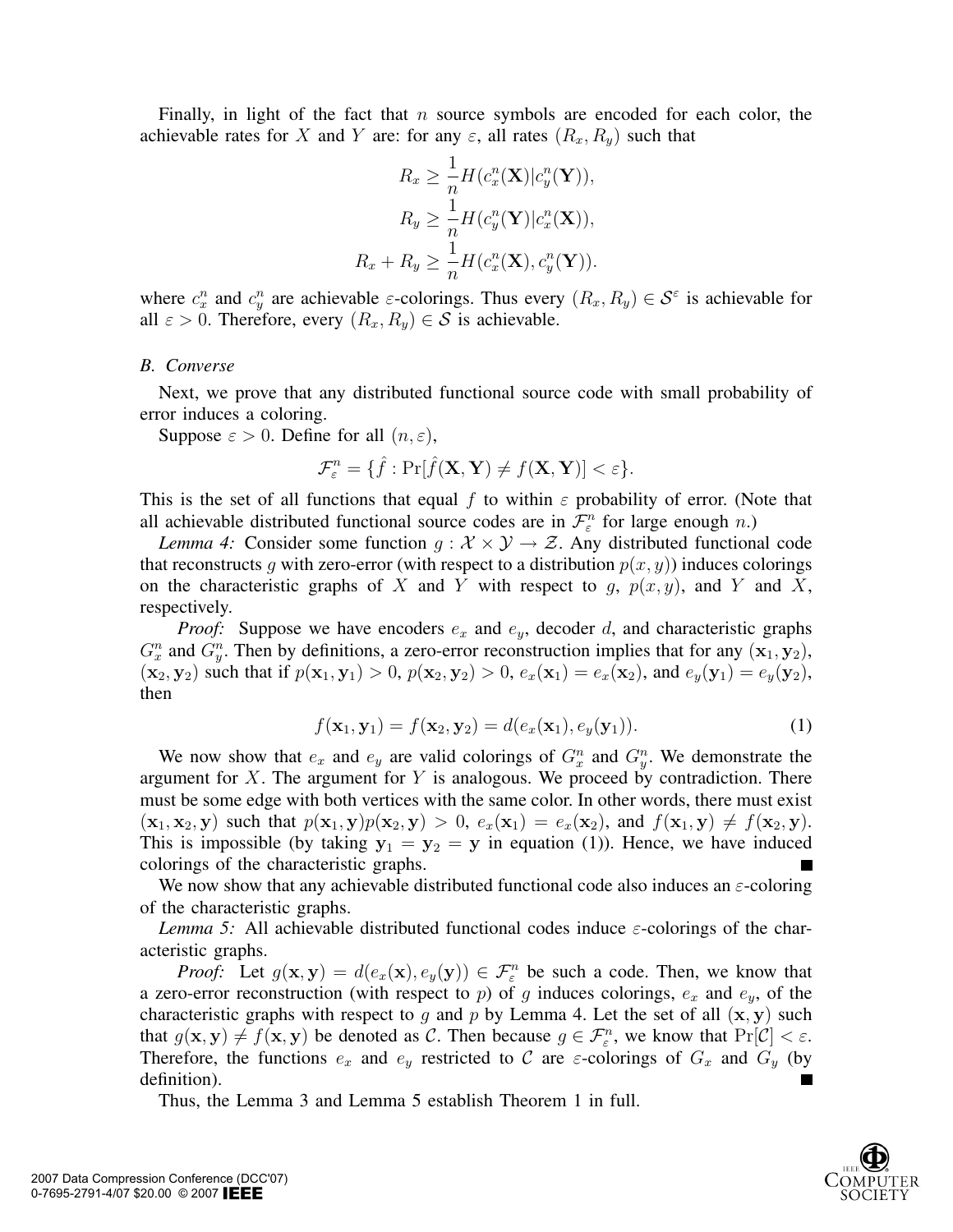

Fig. 2. The rate region when there is an extreme point. The Orlitsky-Roche points are also shown.

#### *C. Rate region*

The region given in Theorem 1 has several interesting properties. First, it is convex. This can be seen using time-sharing arguments for any two points in the region (as is done for all rate region problems). Second, there is a unique minimal joint rate  $R_x + R_y$ . This can be seen from Figure 2; note that G is assumed to be  $G_x$  for points on the  $R_x$ axis and  $G_y$  for points on the  $R_y$  axis.

This rate region has (on its "corners") the Orlitsky-Roche points,  $(H_{G_x}(X|Y), H(Y))$ and  $(H(X), H_{G_y}(Y|X))$ , which can be achieved with graph coloring, in the limit sense, as shown in [11]. For any rate  $R_x \in (H_{G_x}(X|Y), H(X))$ , the joint rate required is less than or equal to the joint rate required by a time-sharing of the Orlitsky-Roche scheme.

We can give another point on the "edge" of the region that can be characterized with graph entropies when there is a unique rate pair that achieves the minimal joint rate. We next prove Corollary 1 and describe this rate pair.

### *D. Corollary*

First we note that the rate pair  $(H_{G_x}(X), H_{G_y}(Y))$  can be achieved. This is true by Körner's result showing that graph colorings can achieve these rates. Because they are colorings, they must be achievable rates.

Next, suppose there is a pair that achieves the minimal joint rate. On the part of the rate region where  $R_x < H(X)$  and  $R_y < H(Y)$ , we can describe all edge points as close to the corner points of  $\mathcal{R}^n(c_x, c_y)$  for some  $\varepsilon$ -colorings  $c_x$  and  $c_y$ . Further, this implies that the corner points, as one moves further away from  $R_x = H(X)$  and  $R_y = H(Y)$ must converge. Suppose this point of convergence is  $(R_1, R_2)$ .

Thus, for any  $\varepsilon > 0$ , there exists an N such that for all  $n > N$ ,  $|R_1 - \frac{1}{n}H(c_n^n|c_y^n)| <$  $\mathcal{E}_n$ ,  $|R_2 - \frac{1}{n}H(c_n^n|c_n^n)| < \mathcal{E}_n$ , and  $|R_1 + R_2 - \frac{1}{n}H(c_n^n,c_y^n)| < \mathcal{E}_n$ , for some  $c_n^n$  and  $c_y^n$ ,  $\mathcal{E}_n$ colorings of  $G_x^n$  and  $G_y^n$ , respectively. We can combine the above inequalities to show  $\left| R_1 - \frac{1}{n}H(c_x^n) \right| < 2\varepsilon, \, \left| R_2 - \frac{1}{n}H(c_y^n) \right| < 2\varepsilon, \text{ and } \left| R_1 + R_2 - \left( \frac{1}{n}H(c_x^n) + \frac{1}{n}H(c_y^n) \right) \right| < 4\varepsilon.$ This, the joint rate is within  $4\varepsilon$  of  $\frac{1}{n}H(c_x^n) + \frac{1}{n}H(c_y^n)$ , and it is minimal. We know that

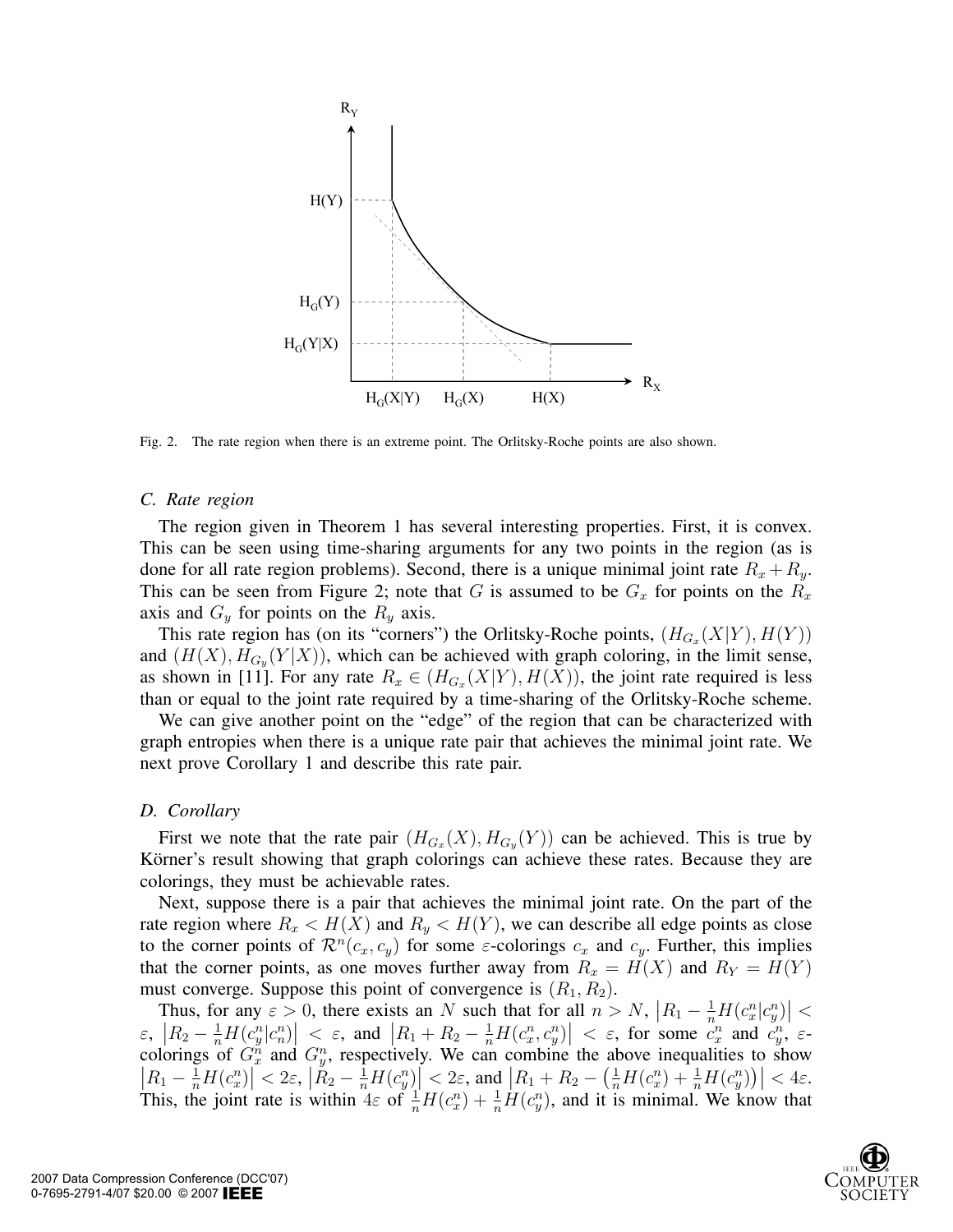those rates are minimized in the limit as n increases without bound to  $H_{G_x}(X) + H_{G_y}(Y)$ (by Körner's result [5]). Thus,  $R_x = H_{G_x}(X) + \varepsilon$  and  $R_y = H_{G_y}(Y) + \varepsilon$  will achieve the minimum joint (achievable) rate. Thus, Corollary 1 is established.

This corollary implies that minimum entropy colorings have decreasing mutual information as  $n$  increases. Thus, the Slepian-Wolf codes are unnecessary when achieving the minimal joint rate! (Nevertheless, finding the minimum entropy colorings is, again, NP-hard.)

### *E. Support issues*

Throughout our analysis, we have assumed that the zigzag condition holds. Practically, this assumption is quite reasonable as there is seldom the need to account for zero probability events. In its absence, our simple analysis that colors are sufficient to compute the function fails. Nevertheless, it is unclear whether a more robust proof exists that does not require this condition. The next section shows some of our simulation results using real data that shows that indeed that condition is not unreasonable.

# III. SIMULATION RESULTS

We obtained tracking data<sup>2</sup> from SRI. This data represents GPS location data (for so-called "Blue Force Tracking"). It includes information on various mobiles, including latitude and longitude coordinates. We ignored the other information for the purpose of this simulation.

We focused on two mobiles, our sources. We assume that our sources are the positional differences (i.e.  $\Delta$ -encoding),  $X_1$  and  $X_2$ , where  $X_i$  is actually a pair,  $(X_{1a}, X_{1b})$  of the latitude and longitude data. The empirical distributions for these suggest that the latitude and longitude data for each source is uncorrelated, and across sources, the information is also uncorrelated. This means that any gains will be because the complexity of the function has decreased from  $f(X, Y) = (X, Y) \in \mathcal{X} \times \mathcal{Y}$  to recovering the function described next. We use  $f(\mathbf{x}_1, \mathbf{x}_2) = \mathbf{1}_{|\mathbf{x}_1 - \mathbf{x}_2| < D}$  where  $D = 1.1 \cdot 10^{-5}$  to construct our characteristic graphs. Thus, this is a proximity function that equals 1 when the two mobiles are within range of each other (and 0 otherwise).

We chose this value of  $D$  because it occurred with empirical probability 0.437. If we chose a higher probability event, we would expect higher gains. We use  $n = 1$ for the graphs and do not consider power graphs. Had we, our rate gains would be higher, though the computational complexity would increase exponentially with  $n$ . Our coloring algorithm was a simple greedy algorithm that did not use any of the probability information nor was it an  $\varepsilon$ -coloring. We expect better gains with more advanced graph coloring schemes.

We do not actually simulate the Slepian-Wolf coder, but rather assume the Slepian-Wolf code will introduce no more error to the colors than it will to the original sources. Thus, the entropy provides a good comparison point. All units are bits. The final column represents the percent reduction of the second column with respect to the first column. We find:

| $H(X_1) = 3.94$ | $H(c(X_1)) = 3.51$ | $10.9\%$ |
|-----------------|--------------------|----------|
| $H(X_2) = 3.99$ | $H(c(X_2)) = 2.56$ | 35.8%    |

 $^{2}$ Data available at: http://www.ai.sri.com/ajh/isat.